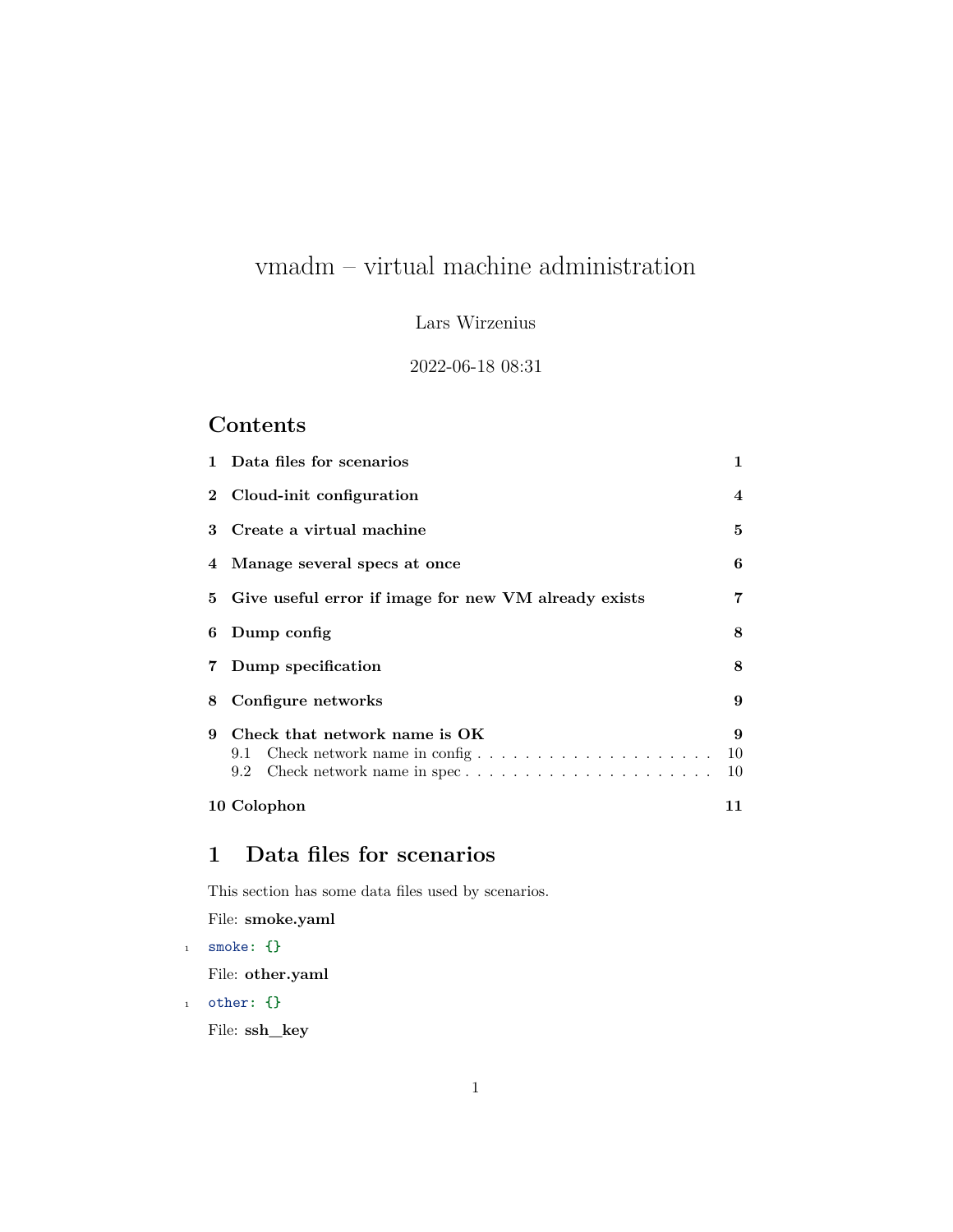```
-----BEGIN OPENSSH PRIVATE KEY-----
\mathbf{1}b3B1bnNzaC1rZXktdjEAAAAABG5vbmUAAAAEbm9uZQAAAAAAAAABAAABFwAAAAdzc2gtcn
\overline{2}NhAAAAAwEAAQAAAQEAoWeplbhiwaVu0mqxVP07uk3pqrjcWrWzFGbk5PEalbW5L0ynlhWe
   YebZ7Vjx4Ek/MpGBWiK6/HmLikJCnQcR1ux/JHoOzcEbv6w20WF+cMU5+I8OEVaKRk6cTJ
   Rg1nruQpFj6CwIULSM81AJ6wxqfbKhuj9RuKISOtcGTBULWvUdrjcV553rPntq+GO/BsZp
\tilde{\kappa}UB/6NKLiPHwZ7MUStCKEnxbNi7rTusI8s0efRXQvU0+8Ln3eZFzEc8bJjxnl8zXGqrxxsQ
   bObnBhXJQpKkkcJNxjRKV2UIZQiKEyKEbtCDwKf+N9LZcfcyTIYcA5WbDj10axWKXV1TEk
   wAChAiOmMQAAA8jfx6KY38eimAAAAAdzc2gtcnNhAAABAQChZ6mVuGLBpW7SarFU/Tu6Te
   mquNxatbMUZuTk8RqVtbkvTKeWFZ5h5tntWPHgST8ykYFaIrr8eYuKQkKdBxHW7H8kejTN
9
   wRu/rDbRYX5wxTn4jw4RVopGTpxMlGrWeu5CkWPoLAhQtIzzUAnrDGp9sqG6P1G4ohI61w
10ZMFQta9R2uNxXnnes+e2r4Y78GxmlQH/oOouI8fBnsxRK0IoSfFs2Lut06wjyzR59FdC9T
11T7wufd5kXMRzxsmPGeXzNcaqvHGxBvRucGFc1CkqSRwk3GNEpXZQh1CIoTIoRu0IPAp/43
12\overline{)}Otlx9zJMhhwDlZsOOXRrFYpdWVMSTAAKECLSYxAAAAAwEAAQAAAQAJ417pVD2AnZD3hR/O
13
   FCGHnWRWWDLvv7fz5QXa3MaDK3nn4utVb4efedQaDVvsILCleXKSQhRwiUW6N6r7EcbPAv
14
   gbFP2NKWp4yKUnGLD1Wa/egW0cNNAN1J0Qt/r/ntJf86ZKQABWaWlFMr8Yzk7r2ni7/0sT
15Y6J4RloVaSij7s1uZ76sTw/REGF/BNX0BC1FTD1QE3jTQptEYxGbLGQFYYhD137Zv3Emnf
16
   j7ZA8pkwrUn6mPy5JEZTjp2MgFD8oF8XxzfXWtFJP9UuDUJrLcQD8h0unUrPQbnazpx0Hw
17OvvF7K7B910mLJX7UmQ1BW80p+tv1jJugJ29rDjT3FcRAAAAgFtDhZCLc2ihQiOK2zEqb5
18
   bUk4x9a42othQQNOvMEkwCLxmKTVjoYrClSp+9j6blkKESiGCxAu8MC7Hc8JV2NOkIrorl
19
   K35KgwCiLyEXPedQ/+ZPoO1a4ZIGHPfxosbmh9byJYgvDQ4E8gqRUlEhtYSOzyeObfXh7T
20
   7QcNtKOvo+AAAAgQDVK194J197URrb23+jgFPfWeNb1daeLUc/DYCDaJgHVom8zAxKPsHP
21sYdv5dPGNTiMttdk2JpzqAmo7G1/QDPB5sHNcWEAQEOPGagYGFJhBMhB9Ug6iJek14h9nS
22/m6BfVy3fQW062sztE7dw51zGTTQajJWX7z4VDm4VSaraHXQAAAIEAwdW4Xk8xS2Jdp3Gr
23
   /+0YG4+90rLpidS1z0SgT+a8NeLA3KXwDhdunHDxGn9QKgSCZ8ogHmcGN4x07jI3+3ajdK
247Xe/QIlNLAnXEX7Kkrx3+FmakCXs/aN5xTA0J6s2Hyj9MwJIXOC+EmAzxEcIbHvbKxKVBp
25V4cecT1FJGBtUOUAAAAMbG13QGV4b2xvYmUxAQIDBAUGBw ==
26
```
-----END OPENSSH PRIVATE KEY-----

Note that we use *tilde expansion* in filenames to indicate they go into the home directory. The Subplot test runner sets the HOME environment variable to a suitable directory, so that the files don't go into the actual home directory of the person running the generated test program

#### File: config.yaml

```
image_directory: ~/images
\mathbf 1
```
default\_base\_image: ~/base.qcow2  $\overline{2}$ 

```
default_image_gib: 5
```

```
default_memory_mib: 2048
```

```
default cpus: 1
```

```
default_generate_host_certificate: true
```

```
default_autostart: true
```

```
ca_key: ~/ca_key
```

```
user_ca_pubkey: ~/user_ca_pubkey
\overline{9}
```

```
authorized keys:
10
```

```
- \sim/.ssh/id rsa.pub
11
```
File: fullconfig.json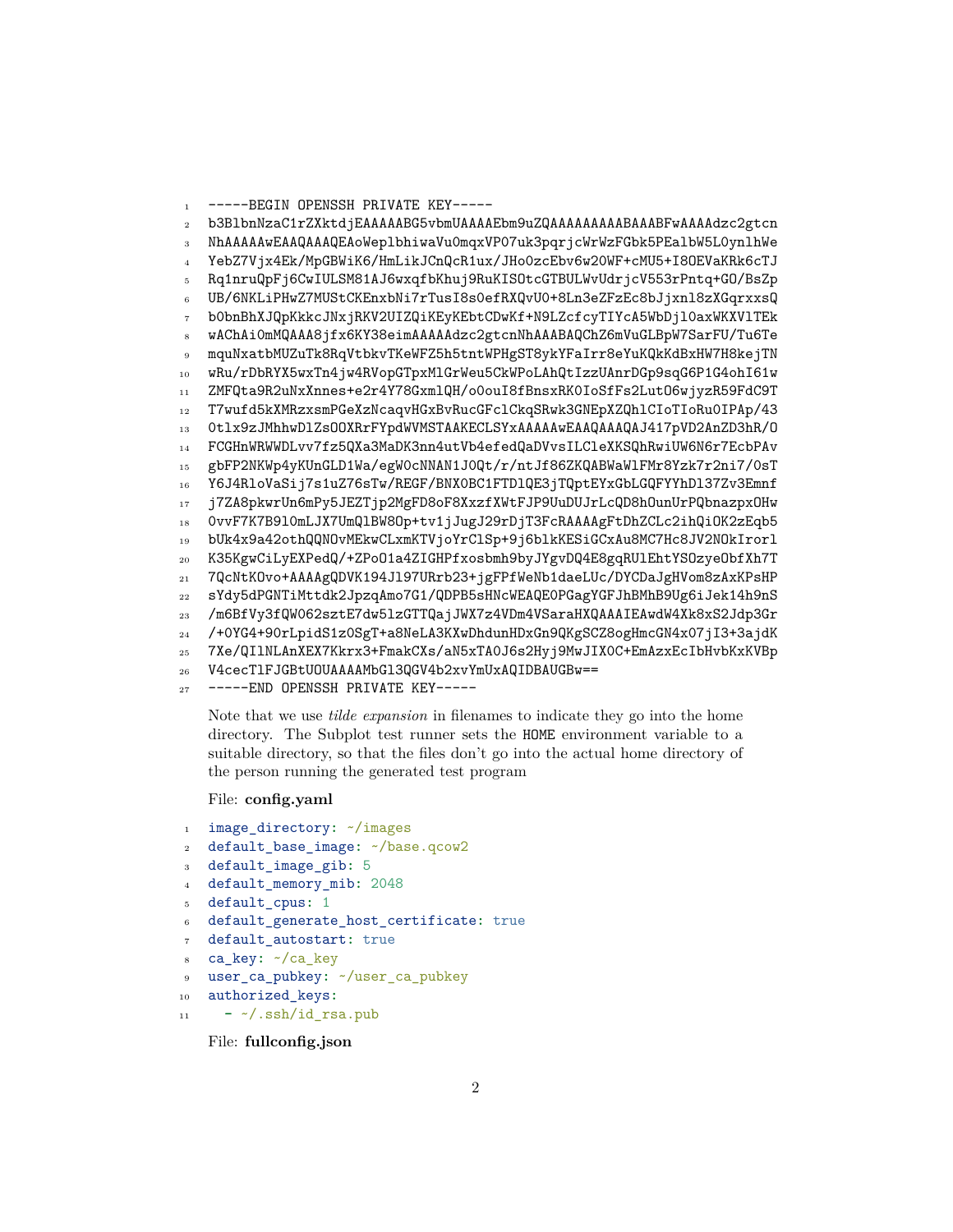```
1 \quad \epsilon2 "image_directory": "~/images",
3 "default_base_image": "~/base.qcow2",
4 "default_image_gib": 5,
5 "default_memory_mib": 2048,
6 "default_cpus": 1,
7 "default_generate_host_certificate": true,
8 "default_autostart": true,
9 "default networks": [
10 "network=default"
\frac{1}{11} ],
12 "default_allow_authorized_keys": null,
13 "ca_key": "~/ca_key",
14 "user ca pubkey": "~/user ca pubkey",
15 "authorized_keys": [
16 "\sim/.ssh/id rsa.pub"
17 ]
18 }
   File: spec.yaml
1 foo:
2 ca_key: ~/other_ca
   File: fullspec.json
1 [
\overline{2} {
3 "name": "foo",
4 "ssh_keys": [
5 "ssh-rsa AAAAB3NzaC1yc2EAAAADAQABAAABAQChZ6mVuGLBpW7SarFU/Tu6TemquNxatbMUZuTk8RqVtbkvTKeWFZ5h5tntWPHgST8ykYFaIrr8eYuKQkKdBxHW7H8kejTNwRu/rDbRYX5wxTn4jw4RVopGTpxMlGrWeu5CkWPoLAhQtIzzUAnrDGp9sqG6P1G4ohI61wZMFQta9R2uNxXnnes+e2r4Y78GxmlQH/o0ouI8fBnsxRK0IoSfFs2LutO6wjyzR59FdC9TT7wufd5kXMRzxsmPGeXzNcaqvHGxBvRucGFclCkqSRwk3GNEpXZQhlCIoTIoRu0IPAp/430tlx9zJMhhwDlZsOOXRrFYpdWVMSTAAKECLSYx liw@exolobe1"
\begin{array}{ccc} 6 & & 1 \end{array}7 "networks": ["network=default"],
8 "rsa_host_key": null,
9 "rsa_host_cert": null,
10 "dsa_host_key": null,
11 "dsa_host_cert": null,
12 "ecdsa_host_key": null,
13 "ecdsa_host_cert": null,
14 "ed25519_host_key": null,
15 "ed25519_host_cert": null,
16 "base": "~/base.qcow2",
17 "image": "~/images/foo.qcow2",
18 "image_size_gib": 5,
19 "memory_mib": 2048,
20 "cpus": 1,
21 "generate_host_certificate": true,
22 "autostart": true,
```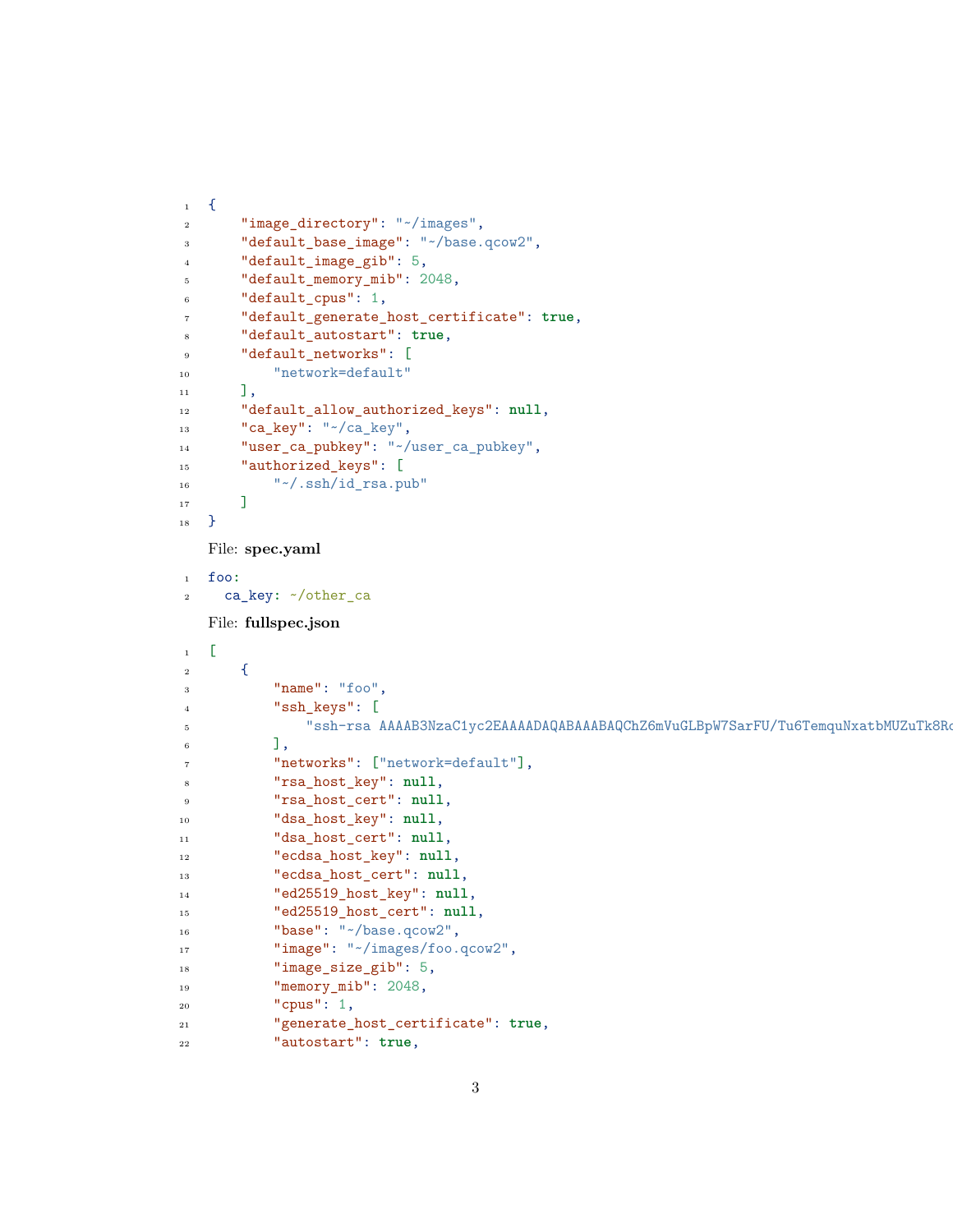```
"ca_key": "~/other_ca",
23
             "user_ca_pubkey": "~/user_ca_pubkey",
24
             "allow_authorized_keys": true
25
         \mathcal{F}26
    ı
27
```
File: ssh\_key\_pub

ssh-rsa AAAAB3NzaC1yc2EAAAADAQABAAABAQChZ6mVuGLBpW7SarFU/Tu6TemquNxatbMUZuTk8RqVtbkvTKeWFZ5I  $\mathbf 1$ 

File: ca key

```
-----BEGIN OPENSSH PRIVATE KEY-----
\mathbf{I}
```

```
b3B1bnNzaC1rZXktdjEAAAAABG5vbmUAAAAEbm9uZQAAAAAAAAABAAAAMwAAAAtzc2gtZW
```
QyNTUxOQAAACABAgbX2ZOvZUO42nZDbKYOaovzfaSH1uiXKjBFydy2igAAAJBW18ZtVpfG  $\overline{\mathbf{3}}$ 

```
bQAAAAtzc2gtZWQyNTUxOQAAACABAgbX2ZOvZUO42nZDbKYOaovzfaSH1uiXKjBFydy2ig
\overline{4}
```

```
AAAECD6VUD9Cl/oDBtGumplYGWkbYCWXTFDAb6CaeXyf1ErQECBtfZk691Q7jadkNspg5q
```

```
i/N9pIfW6JcqMEXJ3LaKAAAADGxpd0BleG9sb2J1MQE=
6
```

```
-----END OPENSSH PRIVATE KEY-----
```
File: ssh\_config

```
host *
\mathbf{1}
```

```
userknownhostsfile=ssh/known_hosts
\ddot{\phantom{0}}
```

```
stricthostkeychecking=accept-new
\overline{a}
```

```
identityfile=.ssh/id_rsa
```

```
identitiesonly=yes
\overline{5}
```

```
passwordauthentication=no
```
File: known\_hosts

```
@cert-authority * ssh-ed25519 AAAAC3NzaC11ZDI1NTE5AAAAIAECBtfZk691Q7jadkNspg5qi/N9pIfW6JcqM
\mathbf{1}
```
#### <span id="page-3-0"></span>Cloud-init configuration  $\overline{2}$

This scenario verifies that vmadm creates the cloud-init configuration correctly.

```
given an installed vmadm
and file init.yaml
and file config.yaml
and file .ssh/id_rsa.pub from init_ssh_key_pub
and file user_ca_pubkey from ssh_key_pub
and file expected/init-test/meta-data from init-metadata
and file expected/init-test/user-data from init-userdata
when I run vmadm cloud-init --config config.yaml init.yaml actual
then directories actual/init-test and expected/init-test are identical
```
File: init.yaml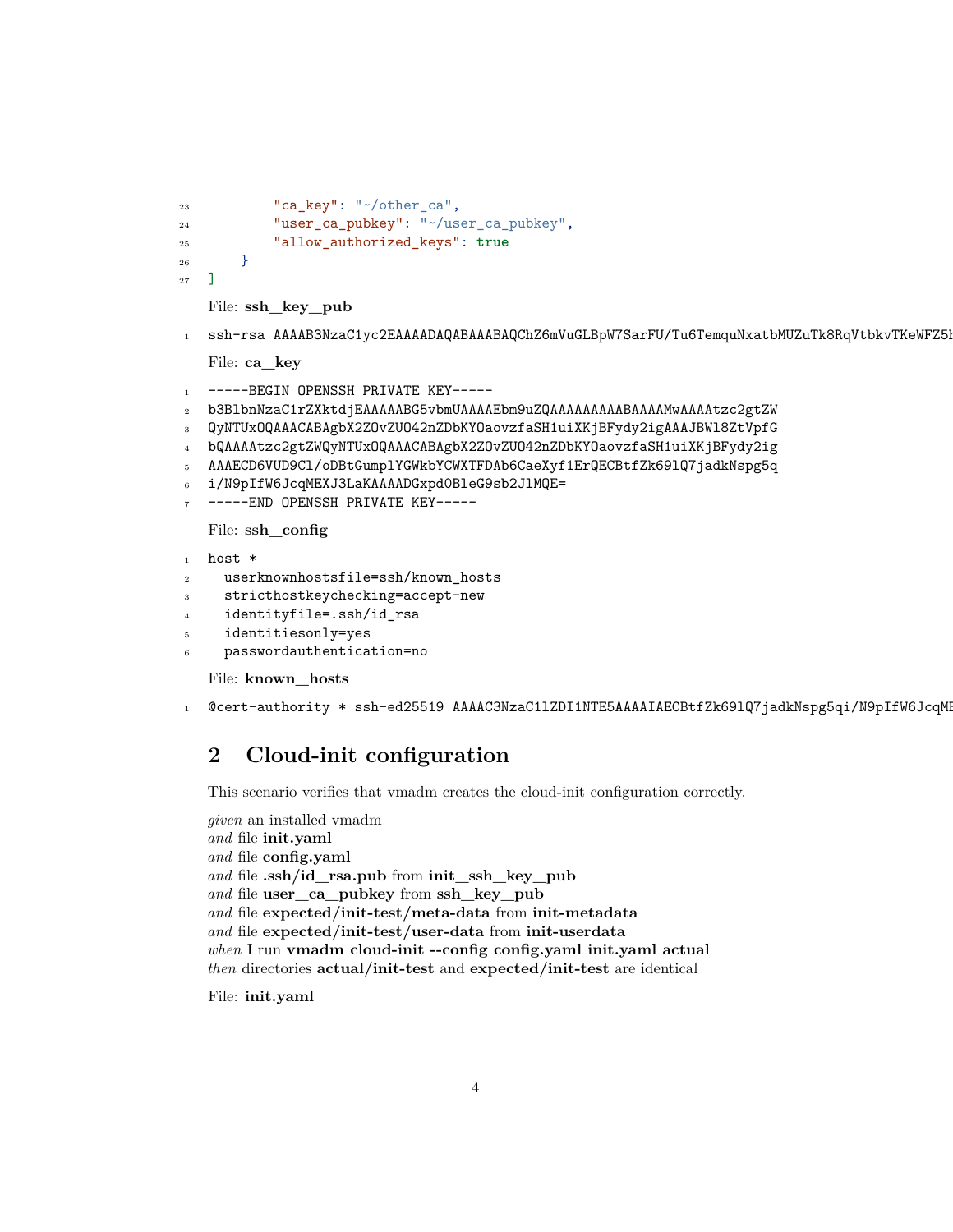```
1 init-test:
2 ssh_key_files:
3 - .ssh/id_rsa.pub
4 rsa_host_key: rsa-private
5 rsa_host_cert: rsa-certificate
6 dsa_host_key: dsa-private
7 dsa_host_cert: dsa-certificate
8 ecdsa_host_key: ecdsa-private
9 ecdsa_host_cert: ecdsa-certificate
10 ed25519_host_key: ed25519-private
11 ed25519_host_cert: ed25519-certificate
12 base: /home/liw/tmp/debian-10-openstack-amd64.qcow2
13 image: images/init.qcow2
14 image_size_gib: 5
15 memory_mib: 2048
16 cpus: 1
   File: init_ssh_key_pub
1 init-authz-key
   File: init-metadata
1 # Amazon EC2 style metadata
2 local-hostname: init-test
   File: init-userdata
1 #cloud-config
2 ssh_authorized_keys:
3 - init-authz-key
4 ssh_keys:
5 rsa_private: rsa-private
6 rsa_certificate: rsa-certificate
7 dsa_private: dsa-private
8 dsa_certificate: dsa-certificate
9 ecdsa_private: ecdsa-private
10 ecdsa_certificate: ecdsa-certificate
11 ed25519_private: ed25519-private
12 ed25519_certificate: ed25519-certificate
13 user_ca_pubkey: >
14 ssh-rsa AAAAB3NzaC1yc2EAAAADAQABAAABAQChZ6mVuGLBpW7SarFU/Tu6TemquNxatbMUZuTk8RqVtbkvTKeWF
```

```
15 allow_authorized_keys: true
```
### <span id="page-4-0"></span>**3 Create a virtual machine**

This scenario verifies that vmadm can create a virtual machine and that the user can log into it as root via SSH after it has booted. This requires that the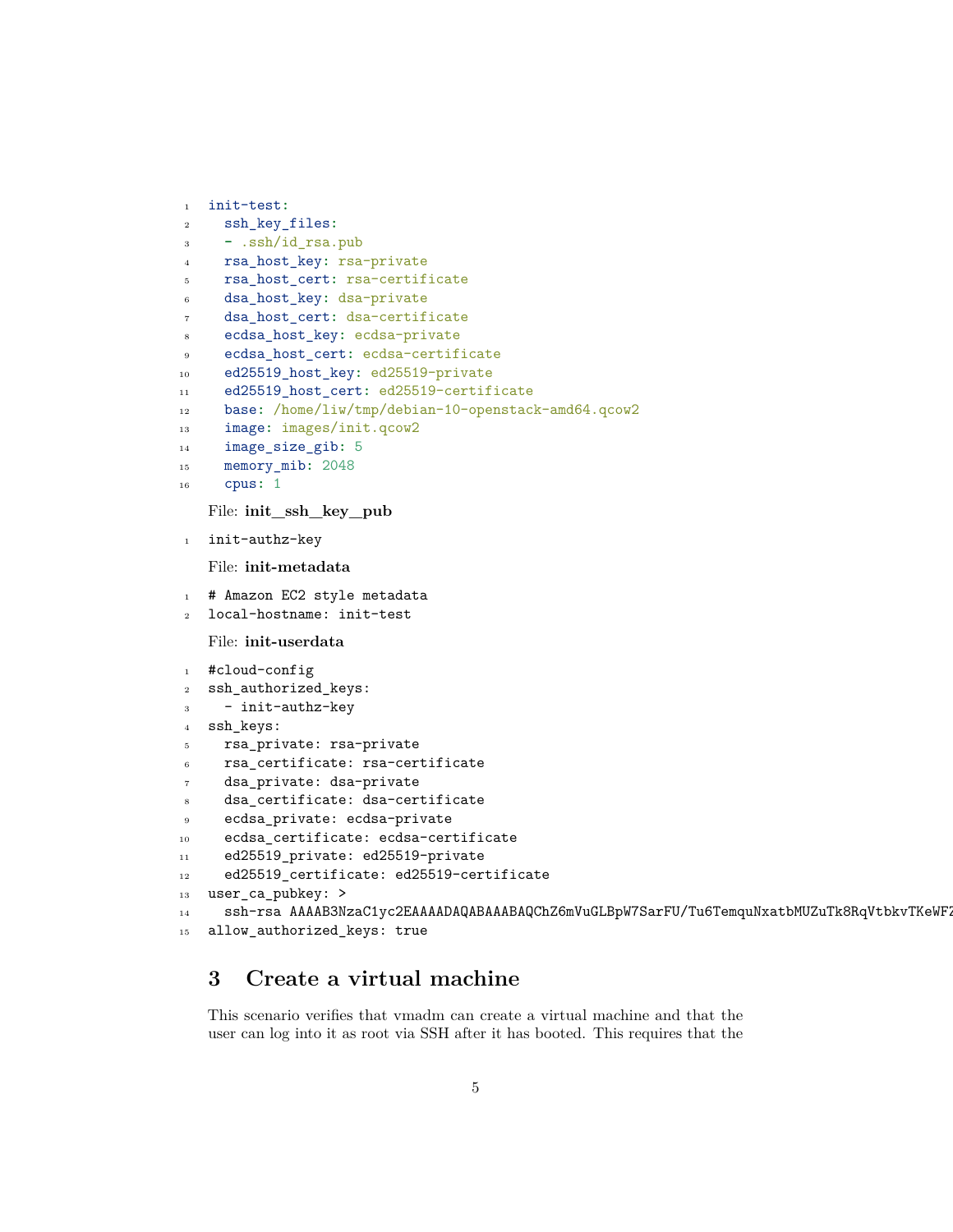environment it set up so that virtual machines can be addressed by name.

First some setup.

*given* an installed vmadm *and* a Debian 10 OpenStack cloud image *and* file **smoke.yaml** *and* file **config.yaml** *and* file **ca\_key** *and* file **user\_ca\_pubkey** from **ssh\_key\_pub** *and* file **.ssh/id\_rsa** from **ssh\_key** *and* file **.ssh/id\_rsa.pub** from **ssh\_key\_pub** *and* file **.ssh/config** from **ssh\_config** *and* file **.ssh/known\_hosts** from **known\_hosts** *when* I run **chmod -R u=rwX,go= .ssh**

Then we create the VM, and verify that we can log in.

*when* I run **vmadm new --config config.yaml smoke.yaml** *and* I run **ssh -F .ssh/config debian@smoke hostname** *then* stdout contains "**smoke**" *when* I run **ssh -F .ssh/config debian@smoke df -h /** *then* stdout matches regex  $4\.\mathrm{dG}$ *when* I run **ssh -F .ssh/config debian@smoke free -m** *then* stdout matches regex **Mem:** $\s + 19\d \d$ s

Then we shut it down, twice. The second time is to verify shutting down works even if the VM is already shut down.

*when* I run **vmadm shutdown --config config.yaml smoke.yaml** *and* I run **vmadm shutdown --config config.yaml smoke.yaml**

Then we start it back up again and verify we can log in. Then we start it again, while it's already running, to verify that that works.

*when* I run **vmadm start --config config.yaml smoke.yaml** *and* I run **ssh -F .ssh/config debian@smoke hostname** *and* I run **vmadm start --config config.yaml smoke.yaml**

Finally, we delete it twice.

*when* I run **vmadm delete --config config.yaml smoke.yaml** *and* I run **vmadm delete --config config.yaml smoke.yaml**

### <span id="page-5-0"></span>**4 Manage several specs at once**

This scenario verifies that vmadm can manage virtual machines from several specifications at once.

First some setup.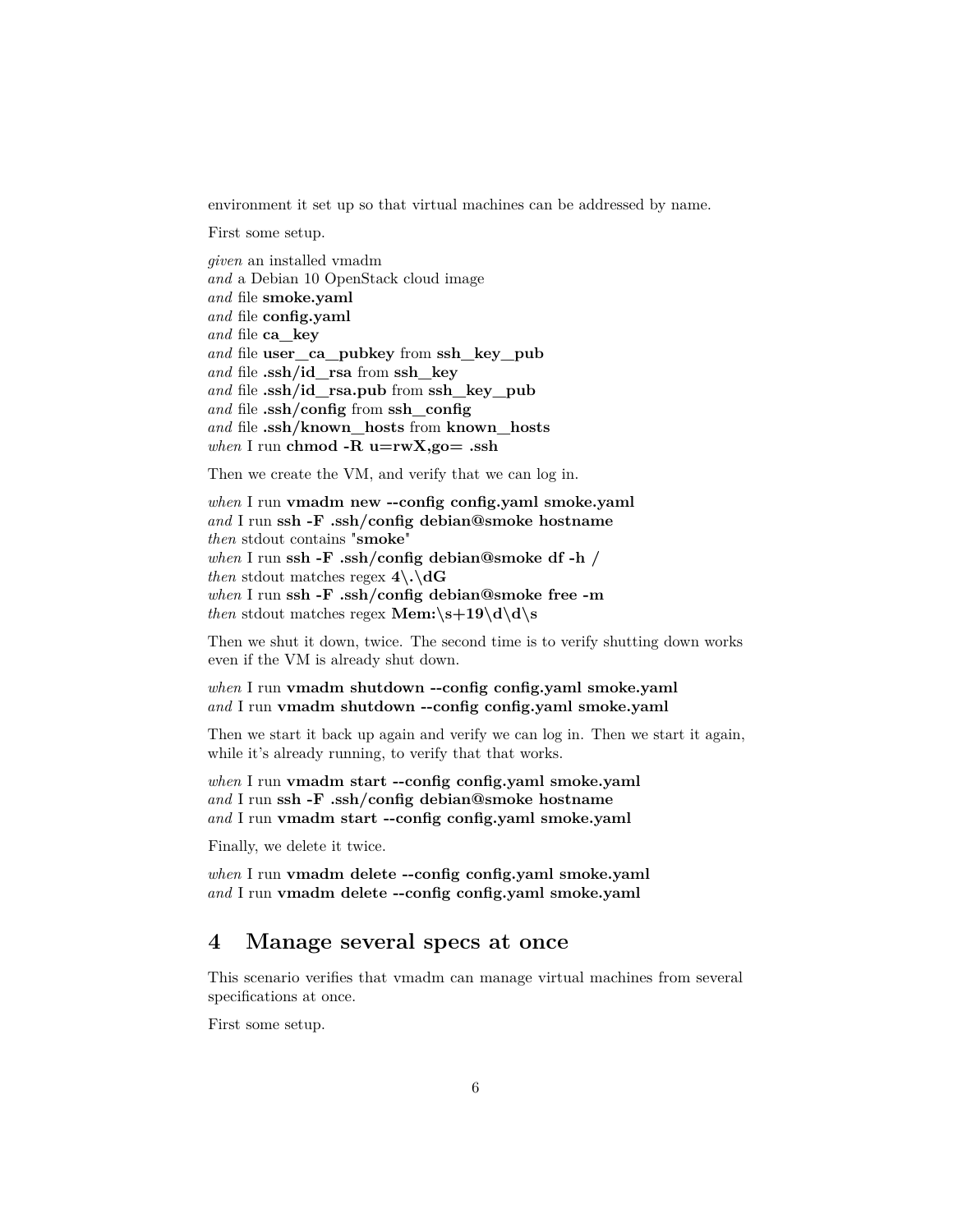*given* an installed vmadm *and* a Debian 10 OpenStack cloud image *and* file **smoke.yaml** *and* file **other.yaml** *and* file **config.yaml** *and* file **ca\_key** *and* file **user\_ca\_pubkey** from **ssh\_key\_pub** *and* file **.ssh/id\_rsa** from **ssh\_key** *and* file **.ssh/id\_rsa.pub** from **ssh\_key\_pub** *and* file **.ssh/config** from **ssh\_config** *and* file **.ssh/known\_hosts** from **known\_hosts** *when* I run **chmod -R u=rwX,go= .ssh**

Then we create the VMs. We don't verify that each works, beyond that we can log in.

*when* I run **vmadm new --config config.yaml smoke.yaml other.yaml** *and* I run **ssh -F .ssh/config debian@smoke hostname** *then* stdout contains "**smoke**" *when* I run **ssh -F .ssh/config debian@other hostname** *then* stdout contains "**other**"

Then we shut them all down.

*when* I run **vmadm shutdown --config config.yaml smoke.yaml other.yaml**

Then we start them back up again and verify we can log in.

*when* I run **vmadm start --config config.yaml smoke.yaml other.yaml** *and* I run **ssh -F .ssh/config debian@smoke hostname** *and* I run **ssh -F .ssh/config debian@other hostname**

Then we recreate them.

*when* I run **vmadm recreate --config config.yaml smoke.yaml other.yaml** *and* I run **ssh -F .ssh/config debian@smoke hostname** *and* I run **ssh -F .ssh/config debian@other hostname**

Finally, we delete them.

*when* I run **vmadm delete --config config.yaml smoke.yaml other.yaml**

### <span id="page-6-0"></span>**5 Give useful error if image for new VM already exists**

This scenario verifies that if the VM image file already exists, vmadm gives a useful error message.

*given* an installed vmadm *and* a Debian 10 OpenStack cloud image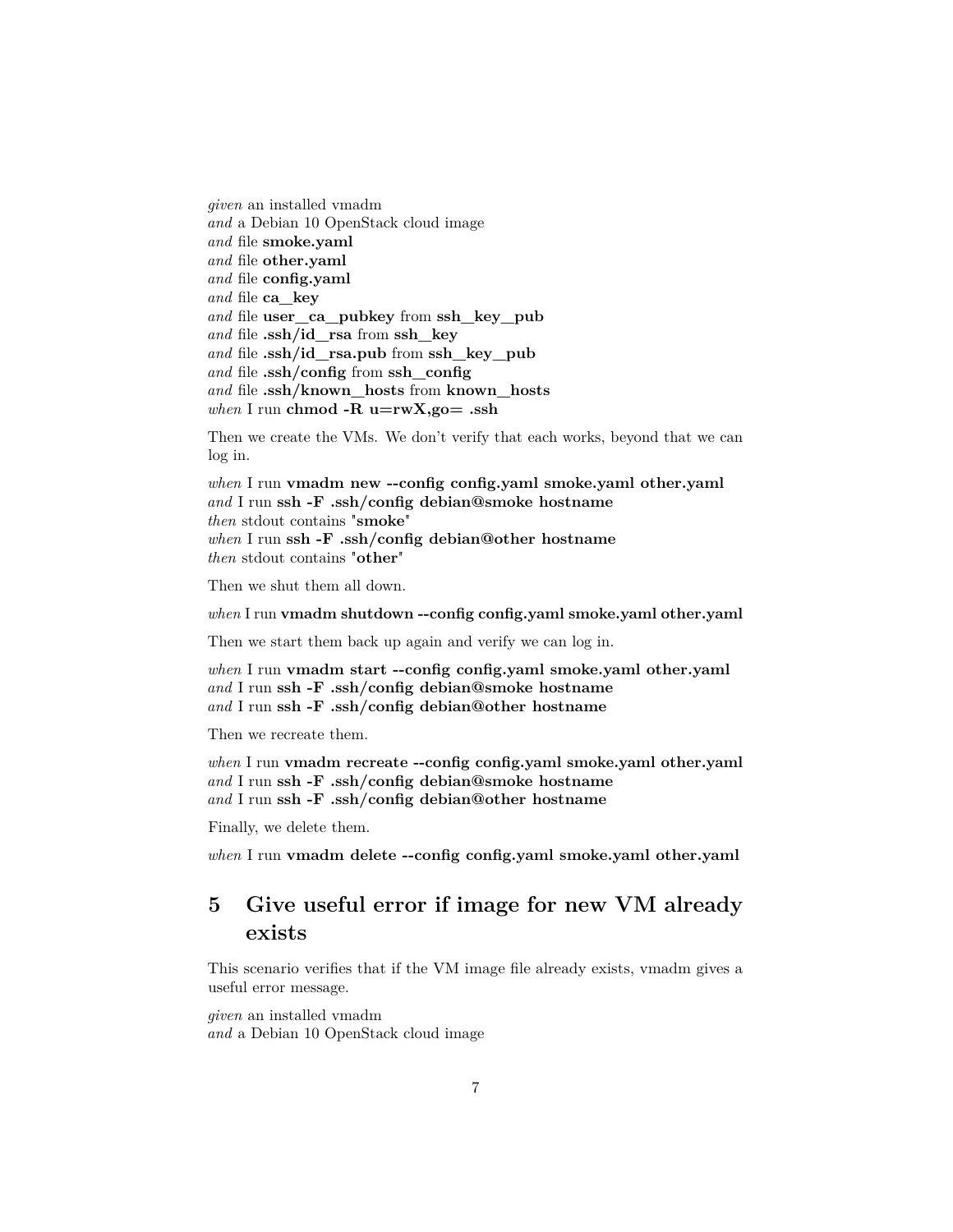*and* file **smoke.yaml** *and* file **config.yaml** *and* file **ca\_key** *and* file **user\_ca\_pubkey** from **ssh\_key\_pub** *and* file **.ssh/id\_rsa** from **ssh\_key** *and* file **.ssh/id\_rsa.pub** from **ssh\_key\_pub** *and* file **.ssh/config** from **ssh\_config** *and* file **.ssh/known\_hosts** from **known\_hosts** *and* file **images/smoke.qcow2** from **dummy.qcow2** *when* I try to run **vmadm new --config config.yaml smoke.yaml** *then* exit code is **1** *and* stderr contains "**images/smoke.qcow2**" *and* stderr contains "**exists**"

#### File: **dummy.qcow2**

1 This dummy file pretends to be a QCOW2 image file.

### <span id="page-7-0"></span>**6 Dump config**

This scenario verifies that vmadm can show its actual configuration.

*given* an installed vmadm *and* a Debian 10 OpenStack cloud image *and* file **.config/vmadm/config.yaml** from **config.yaml** *and* file **fullconfig.json** *when* I run **vmadm config** *then* stdout, as JSON, matches file **fullconfig.json** with tilde expansion

### <span id="page-7-1"></span>**7 Dump specification**

This scenario verifies that vmadm can show the actual specification it will use.

*given* an installed vmadm *and* a Debian 10 OpenStack cloud image *and* file **.config/vmadm/config.yaml** from **config.yaml** *and* file **ca\_key** *and* file **.ssh/id\_rsa** from **ssh\_key** *and* file **.ssh/id\_rsa.pub** from **ssh\_key\_pub** *and* file **.ssh/config** from **ssh\_config** *and* file **.ssh/known\_hosts** from **known\_hosts** *and* file **spec.yaml** *and* file **fullspec.json** *when* I run **vmadm spec spec.yaml** *then* stdout, as JSON, matches file **fullspec.json** with tilde expansion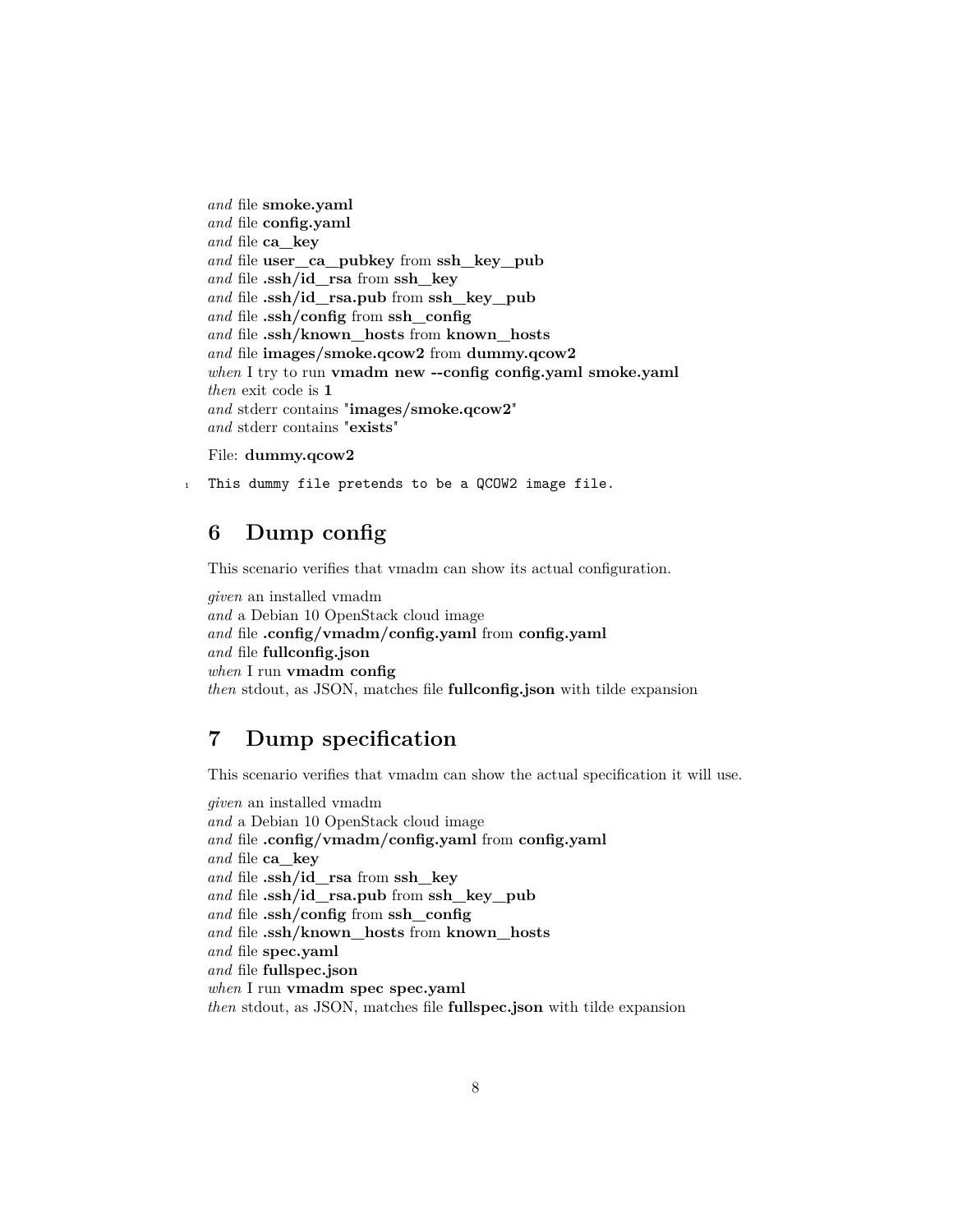### <span id="page-8-0"></span>**8 Configure networks**

vmadm must allow the user to specify any kind of network that virt-install supports, including bridge ones. This scenario verifies that a bridge can be specified.

*given* an installed vmadm *and* a Debian 10 OpenStack cloud image *and* file **.config/vmadm/config.yaml** from **bridgeconfig.yaml** *and* file **ca\_key** *and* file **.ssh/id\_rsa** from **ssh\_key** *and* file **.ssh/id\_rsa.pub** from **ssh\_key\_pub** *and* file **.ssh/config** from **ssh\_config** *and* file **.ssh/known\_hosts** from **known\_hosts** *and* file **bridgespec.yaml** *when* I run **vmadm config** *then* stdout contains "**bridge=br0**" *when* I run **vmadm spec bridgespec.yaml** *then* stdout contains "**bridge=br1**"

File: **bridgeconfig.yaml**

```
1 image_directory: ~/images
2 default_base_image: ~/base.qcow2
3 default_image_gib: 5
4 default_memory_mib: 2048
5 default_cpus: 1
6 default_generate_host_certificate: true
7 default_autostart: true
8 ca_key: ~/ca_key
9 authorized_keys:
10 - ~/.ssh/id_rsa.pub
11 default_networks:
```
<sup>12</sup> **-** bridge=br0

File: **bridgespec.yaml**

```
1 foo:
2 networks:
3 - bridge=br1
```
### <span id="page-8-1"></span>**9 Check that network name is OK**

vmadm must check that the virtual network name is OK. The scenarios in this chapter verify that for the configuration and spec files.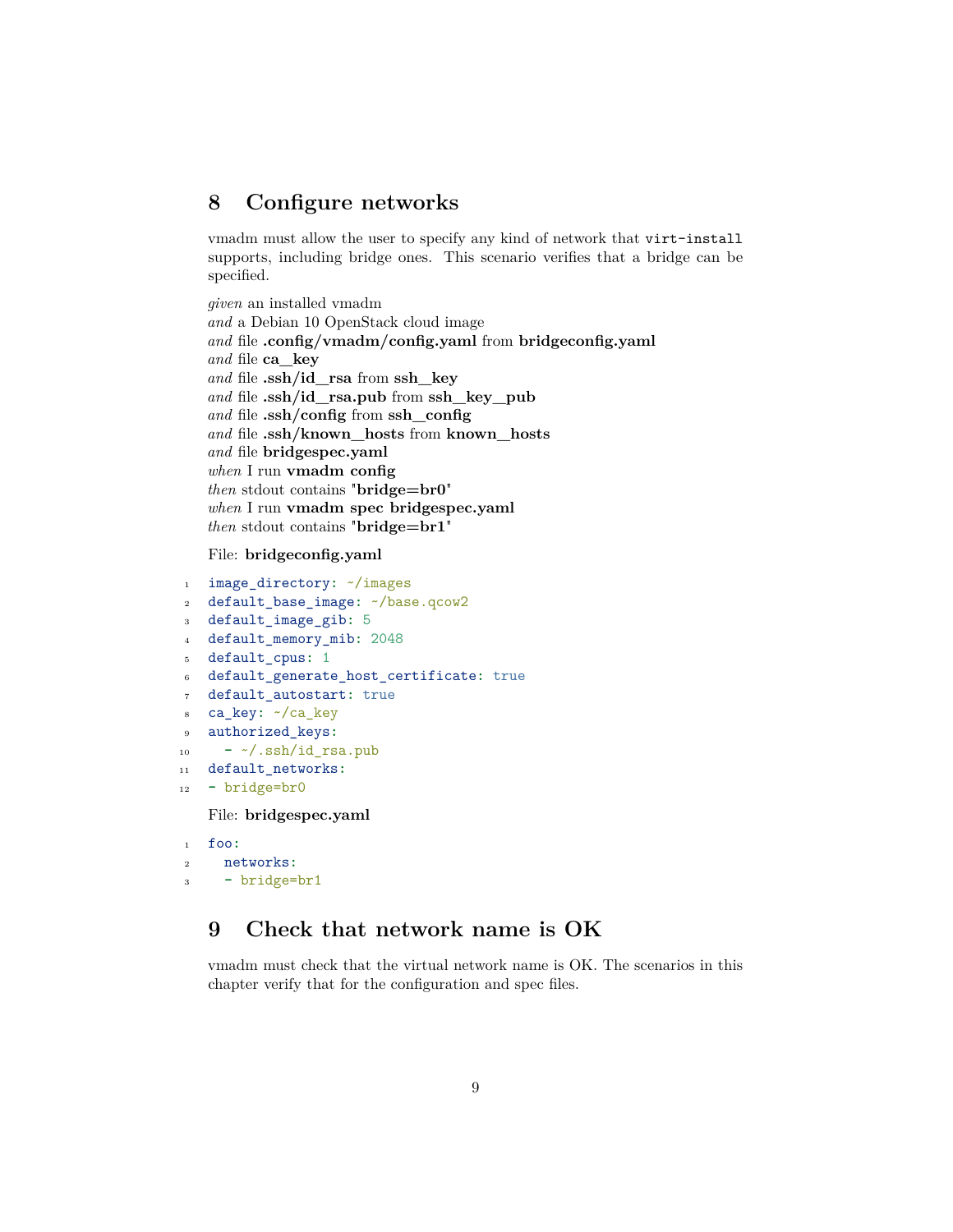#### <span id="page-9-0"></span>**9.1 Check network name in config**

*given* an installed vmadm *and* a Debian 10 OpenStack cloud image *and* file **.config/vmadm/config.yaml** from **bad-network-config.yaml** *and* file **ca\_key** *and* file **.ssh/id\_rsa** from **ssh\_key** *and* file **.ssh/id\_rsa.pub** from **ssh\_key\_pub** *and* file **.ssh/config** from **ssh\_config** *and* file **.ssh/known\_hosts** from **known\_hosts** *when* I try to run **vmadm config** *then* command fails *and* stderr contains "**: br0**"

#### File: **bad-network-config.yaml**

```
1 image_directory: ~/images
2 default_base_image: ~/base.qcow2
3 default_image_gib: 5
4 default_memory_mib: 2048
5 default cpus: 1
6 default_generate_host_certificate: true
   7 default_autostart: true
   ca_key: ~/ca_key
9 authorized_keys:
10 - ~/.ssh/id_rsa.pub
11 default_networks:
_{12} - _{b}r0
```
#### <span id="page-9-1"></span>**9.2 Check network name in spec**

*given* an installed vmadm *and* a Debian 10 OpenStack cloud image *and* file **.config/vmadm/config.yaml** from **config.yaml** *and* file **ca\_key** *and* file **.ssh/id\_rsa** from **ssh\_key** *and* file **.ssh/id\_rsa.pub** from **ssh\_key\_pub** *and* file **.ssh/config** from **ssh\_config** *and* file **.ssh/known\_hosts** from **known\_hosts** *and* file **bad-network-spec.yaml** *when* I try to run **vmadm spec bad-network-spec.yaml** *then* command fails *and* stderr contains "**: br0**"

File: **bad-network-spec.yaml**

<sup>1</sup> foo**:**

<sup>2</sup> networks**:**